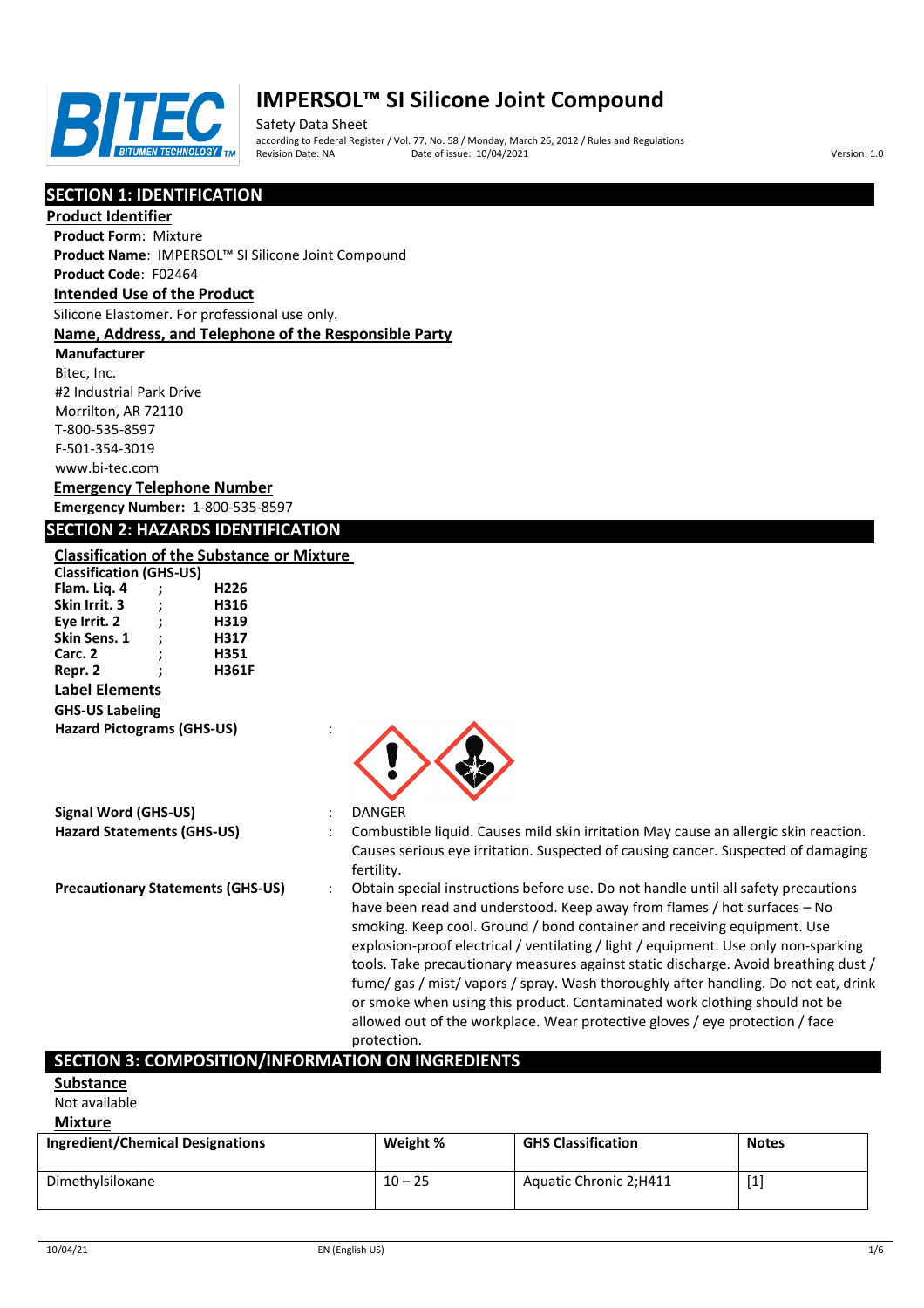#### Safety Data Sheet

According to Federal Register/Vol. 77, No. 58/Monday, March 26, 2012/Rules and Regulations

| CAS Number: 0063148-62-9                 |              |                        |          |
|------------------------------------------|--------------|------------------------|----------|
| Methyltris (methylethylketoximino)silane | $1.0 - 10$   | Eye Irrit. 2;H319      | $[1]$    |
|                                          |              | Skin Irrit. 2;H315     |          |
| CAS Number: 0022984-54-9                 |              | Skin Sens. 1;H317      |          |
| Titanium dioxide                         | $1.0 - 10$   | Not Classified         | [1][2]   |
| CAS Number: 0013463-67-7                 |              |                        |          |
| 2-Butanone oxime                         | $1.0 - 10$   | Carc. 2;H351           | $[1]$    |
|                                          |              | Acute Tox. 4; H312     |          |
| CAS Number 0000096-29-7                  |              | Eye Dam. 1;H318        |          |
|                                          |              | Skin Sens. 1;H317      |          |
| Proprietary*                             | $0.10 - 1.0$ | Skin Irrit. 2;H315     | $[1]$    |
|                                          |              | Eye Irrit. 2;H319      |          |
|                                          |              | Skin Sens. 1;H317      |          |
|                                          |              | Aquatic Chronic 3;H412 |          |
| Cyclotetrasiloxane, octamethyl-          | $0.10 - 1.0$ | Repr. 2; H361f         | $[1][3]$ |
|                                          |              | Aquatic Chronic 4;H413 |          |
| CAS Number: 0000556-67-2                 |              |                        |          |

\*In accordance with paragraph (i) of §1910.1200, the specific chemical identity and/or exact percentage (concentration) of composition has been withheld as a trade secret.

[1] Substance classified with a health or environmental hazard.

[2] Substance with a workplace exposure limit.

[3] PBT-substance or vPvB-substance. \*The full texts of the phrases are shown in Section 16.

# **SECTION 4: FIRST AID MEASURES**

**Description of First Aid Measures**

**First-aid Measures General**: In all cases of doubt, or when symptoms persist, seek medical attention. Never give anything by mouth to an unconscious person.

**First-aid Measures After Inhalation**: Remove to fresh air, keep patient warm and at rest. If breathing is irregular or stopped, give artificial respiration. If unconscious place in the recovery position and obtain immediate medical attention. Give nothing by mouth. **First-aid Measures After Skin Contact**: Remove contaminated clothing. Wash skin thoroughly with soap and water or use a

recognized skin cleanser. **First-aid Measures After Eye Contact**: Irrigate copiously with clean water for at least 15 minutes, holding the eyelids apart and seek medical attention.

**First-aid Measures After Ingestion**: If swallowed obtain immediate medical attention. Keep at rest. Do NOT induce vomiting.

# **SECTION 5: FIRE-FIGHTING MEASURES**

#### **Extinguishing Media**

**Suitable Extinguishing Media:** Use extinguishing measures that are appropriate to local circumstances and the surrounding environment.

**Unsuitable Extinguishing Media:** Not available

## **Special Hazards Arising from the Substance or Mixture**

**Fire Hazard:** Product is considered combustible

**Explosion Hazard:** Product is not explosive.

**Reactivity:** Hazardous reactions will not occur under normal conditions.

#### **Advice for Firefighters**

This product is considered combustible and is a fire hazard. It supports combustion and decomposes under fire conditions to give off toxic materials. Do not pour, spill, or store near heat, spark sources, or open flame.

If electrical equipment is involved, the use of foam should be avoided. Use water spray to cool non-involved containers. Wear SCBA with a full-face piece operated in the positive pressure demand mode and full protective clothing (Bunker Gear) when fighting fires.

**Firefighting Instructions:** Exercise caution when fighting any chemical fire.

**Protection During Firefighting:** Do not enter fire area without proper protective equipment, including respiratory protection.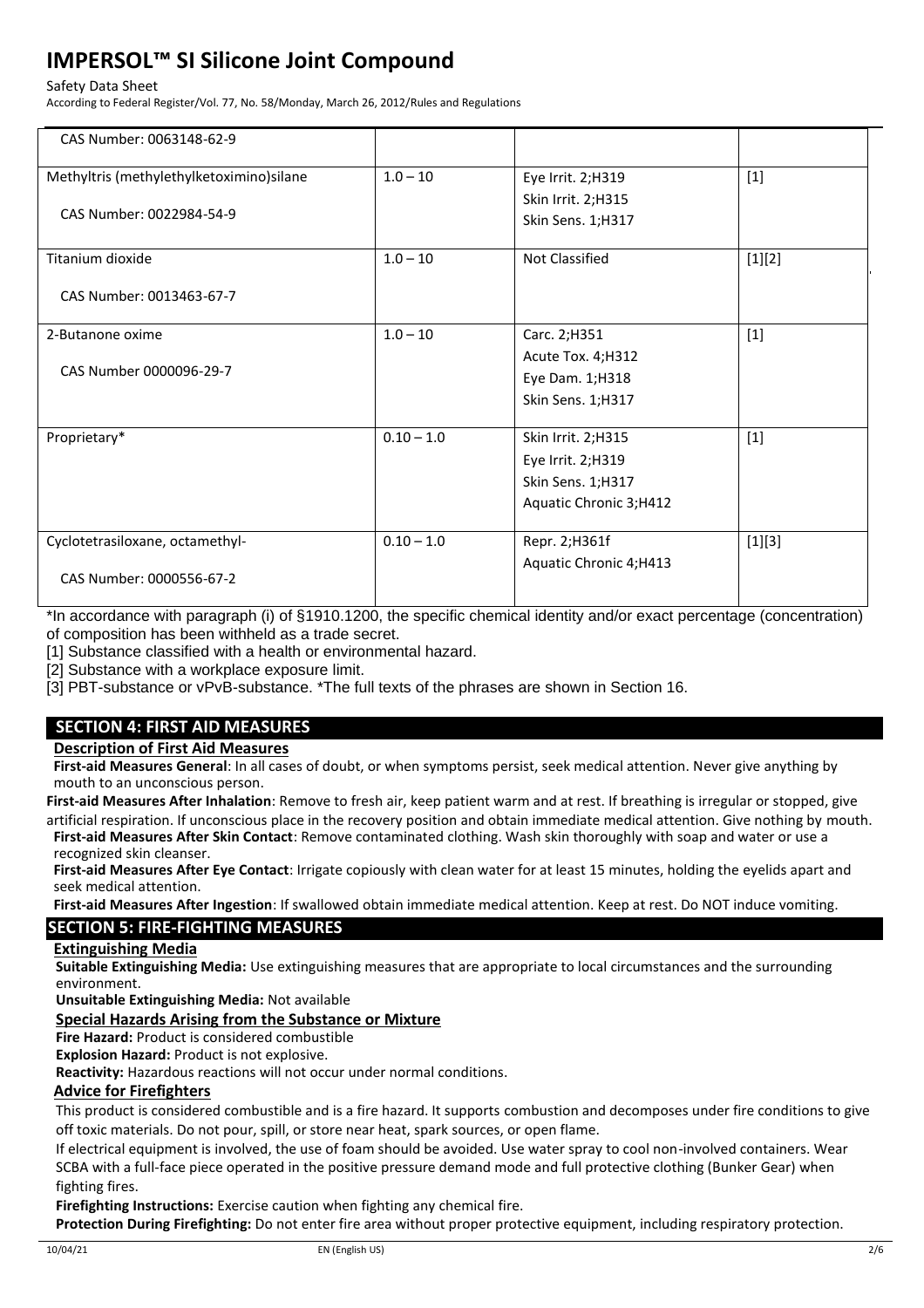#### Safety Data Sheet

According to Federal Register/Vol. 77, No. 58/Monday, March 26, 2012/Rules and Regulations

#### **Hazardous Combustion Products:** Carbon oxides (CO, CO2).

#### **Reference to Other Sections**

Refer to section 9 for flammability properties.

### **SECTION 6: ACCIDENTAL RELEASE MEASURES**

#### **Personal Precautions, Protective Equipment and Emergency Procedures**

**General Measures**: handle in accordance with good industrial hygiene and safety practice.

#### **For Non-emergency Personnel**

**Protective Equipment:** Use appropriate personal protection equipment (PPE).

**Emergency Procedures:** Evacuate unnecessary personnel.

**For Emergency Responders**

**Protective Equipment:** Equip cleanup crew with proper protection.

**Emergency Procedures:** Ventilate area.

#### **Environmental Precautions**

Prevent entry to sewers and public waters.

#### **Methods and Material for Containment and Cleaning Up**

**For Containment:** Contain with dikes or absorbents to prevent migration and entry into sewers or streams. Absorb and/or contain spill with inert material.

**Methods for Cleaning Up:** Clear up spills immediately and dispose of waste safely.

#### **Reference to Other Sections**

See Heading 8, Exposure Controls and Personal Protection.

## **SECTION 7: HANDLING AND STORAGE**

#### **Precautions for Safe Handling**

**Hygiene Measures:** Handle in accordance with good industrial hygiene and safety procedures. Wash hands and other exposed areas with mild soap and water before eating, drinking, or smoking and when leaving work.

#### **Conditions for Safe Storage, Including Any Incompatibilities**

**Storage Conditions:** Store in a well-ventilated place. Keep container tightly closed. Store locked up. Do not freeze. Naked flames and smoking should not be permitted in storage areas. It is recommended that forklift trucks and electrical equipment are protected to the appropriate standard.

**Incompatible Materials:** Concentrated nitric and sulfuric acid. Strong oxidizers, halogen, and molten sulfur.

**Storage Area:** Store locked up. Store in a well-ventilated place. Keep cool.

**Special Rules on Packaging:** Keep only in original container.

#### **Specific End Use(s)**

Urethane roof coating. For professional use only.

## **SECTION 8: EXPOSURE CONTROLS/PERSONAL PROTECTION**

#### **Control Parameters**

Use standard protocols for exposure to particulates.

 **Exposure Controls**

**Appropriate Engineering Controls:** Provide adequate ventilation. Where reasonably practicable this should be achieved by the use of local exhaust ventilation and good general extraction. If these are not sufficient to maintain concentrations of particulates and any vapor below occupational exposure limits suitable respiratory protection must be worn.

**Personal Protective Equipment:**

**Hand Protection:** Use protective gloves as needed to avoid skin irritation.

**Eye Protection:** Not normally required.

**Skin and Body Protection:** Wear suitable protective clothing.

**Respiratory Protection:** If exposure limits are exceeded or irritation is experienced, NIOSH approved respiratory protection should be worn.

**Environmental Exposure Controls:** Do not allow the product to be released into the environment.

**Consumer Exposure Controls:** Do not eat, drink, or smoke during use.

## **SECTION 9: PHYSICAL AND CHEMICAL PROPERTIES**

**Information on Basic Physical and Chemical Properties** 

| Appearance                              | : Viscous white or gray Liquid |
|-----------------------------------------|--------------------------------|
| Odor                                    | : Not specified                |
| Odor threshold                          | : Not determined               |
| рH                                      | : Not available                |
| Melting point / freezing point          | : Not determined               |
| Initial boiling point and boiling range | : Not determined               |
| <b>Flash Point</b>                      | $: 150^{\circ}$ F ASTM D93     |
| Evaporation rate (Ether = $1$ )         | : Slower than ether            |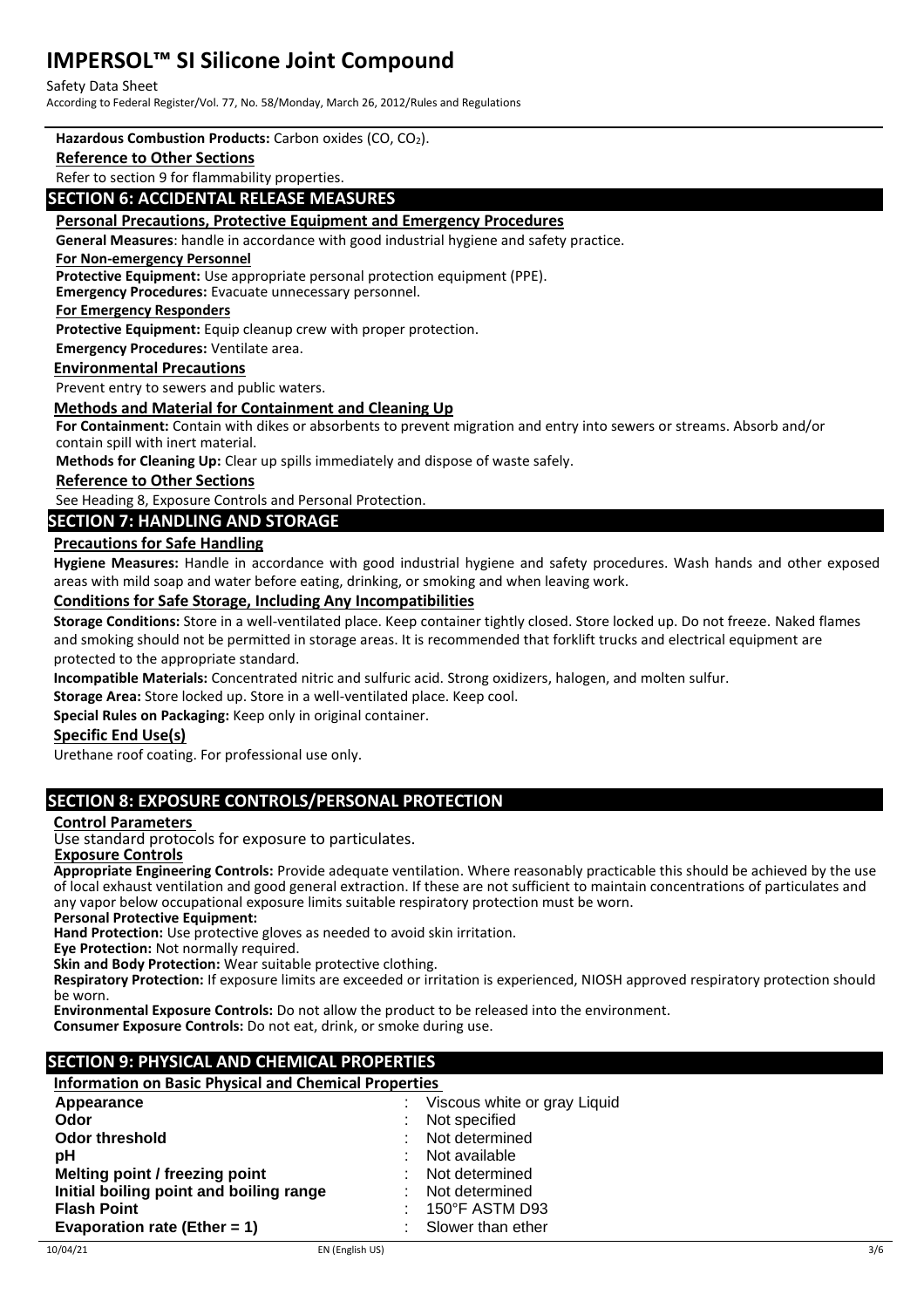Safety Data Sheet

According to Federal Register/Vol. 77, No. 58/Monday, March 26, 2012/Rules and Regulations

| Flammability (solid, gas)<br>Upper/lower flammability or explosive limits | ÷ | Not applicable<br>Lower Explosive Limit: 1.1 |
|---------------------------------------------------------------------------|---|----------------------------------------------|
| Vapor pressure (Pa)                                                       |   | Upper Explosive Limit: 5.0<br>Not determined |
| <b>Vapor Density</b>                                                      |   | Not available                                |
| <b>Specific Gravity</b>                                                   |   | : $1.37 \text{ (H}_2\text{O} = 1)$           |
| <b>Solubility in Water</b>                                                |   | Negligible                                   |
| Partition coefficient n-octonal/water (Log                                | ÷ | Not Measured                                 |
| Know)<br><b>Auto-ignition temperature</b>                                 |   | Not available                                |
| <b>Decomposition temperature</b>                                          |   | Not available                                |
| <b>Viscosity (cSt)</b>                                                    |   | Not available                                |
| <b>VOC Content</b>                                                        |   | $<$ 100 g/liter                              |
| <b>Density</b>                                                            |   | Heavier than air $(Air + 1)$                 |

# **SECTION 10: STABILITY AND REACTIVITY**

**Reactivity:** Hazardous Polymerization will not occur.

**Chemical Stability:** Stable under normal circumstances.

**Possibility of Hazardous Reactions:** No data available**.**

**Conditions to Avoid:** Keep away from heat, flam and other potential ignition sources.

**Incompatible Materials:** Avoid strong oxidizing agents, concentrated nitric and sulfuric acids, halogen and molten sulfur.

**Hazardous Decomposition Products:**High temperatures and fires may produce carbon monoxide, oxides of nitrogen and various hydrocarbon fragments.

# **SECTION 11: TOXICOLOGICAL INFORMATION**

| <b>Acute Toxicity</b>    |                      |                       |                         |                                      |                             |
|--------------------------|----------------------|-----------------------|-------------------------|--------------------------------------|-----------------------------|
|                          | Oral LD50,           |                       | <b>Inhalation Vapor</b> | <b>Inhalation</b><br>Dust/Mist LC50, | <b>Inhalation Gas LC50.</b> |
| Ingredient               | mg/kg                | Skin LD50, mg/kg      | LC50, mg/L/4hr          | mg/L/4hr                             | ppm                         |
| 2-Butanone oxime - (96-  | 930.00, Rat $-$      | $2,000.00$ , Rabbit - | $20.00.$ Rat $-$        |                                      | 5,000.00, Rat-              |
| $29-7)$                  | Category: 4          | Category: 4           | Category: 4             | No data available                    | Category: 4                 |
| Cyclotetrasiloxane,      | $2,000.00$ , Rat $-$ | 4,640.00 Rabbit $-$   | $36.00.$ Rat $-$        | No data available                    | No data available           |
| octamethyl- - (556-67-2) | Category: 4          | Category: 5           | Category: NA            |                                      |                             |

**Note: When no route specific LD50 data is available for an acute toxin, the converted acute toxicity point estimate was used in the calculation of the products ATE (Acute Toxicity Estimate).**

| <b>Carcinogen Data</b> |            |
|------------------------|------------|
| CAS No.                | Ingredient |

| CAS No.                           | Ingredient          | Source      | Value                                            |
|-----------------------------------|---------------------|-------------|--------------------------------------------------|
| $-$<br>001<br>34b.<br>3-D.<br>. . | dioxide<br>Titanium | <b>IARC</b> | <b>Yes</b><br>- אנ<br>Group<br>د ب ا<br><u>.</u> |
|                                   |                     |             |                                                  |

# **SECTION 12: ECOLOGICAL INFORMATION**

# **12.1. Toxicity**

The preparation has been assessed following the conventional method of the Dangerous Preparations Directive 1999/45/EC and GHS and is not classified as dangerous for the environment, but contains substance(s) dangerous for the environment. See section 3 for details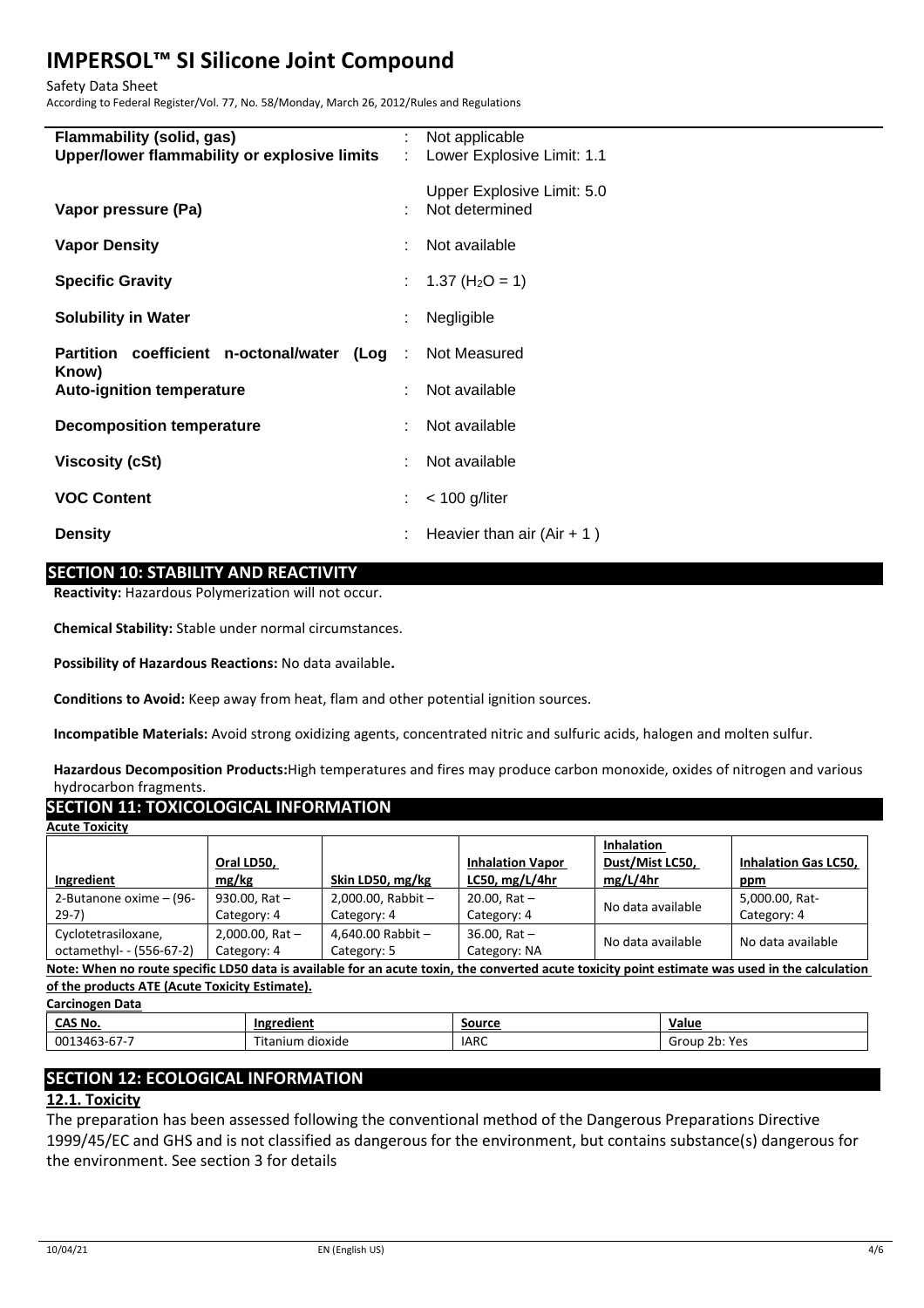Safety Data Sheet

According to Federal Register/Vol. 77, No. 58/Monday, March 26, 2012/Rules and Regulations

# **Aquatic Ecotoxicity**

| Ingredient                                      | 96 hr LC50 fish,<br>mg/l  | 48 hr EC50 crustacea,<br>mg/l | ErC50 algae,<br>mg/l                       |
|-------------------------------------------------|---------------------------|-------------------------------|--------------------------------------------|
| Dimethylsiloxane - (63148-<br>$62-9)$           | 3.16, Ictalurus punctatus | 44.50, Daphnia magna          | Not Available                              |
| 2-Butanone oxime - (96-<br>$29-7)$              | 320.00, Leuciscus idus    | 500.00, Daphnia magna         | 83.00 (72 hr), Scenedesmus<br>subspicatus  |
| Proprietary                                     | 597.00, Danio rerio       | 81.00, Daphnia magna          | 126.00 (72 hr), Scenedesmus<br>subspicatus |
| Cyclotetrasiloxane,<br>octamethyl- - (556-67-2) | 200.00, Leuciscus idus    | 25.20, Daphnia magna          | Not Available                              |

# **12.2. Persistence and degradability**

There is no data available on the preparation itself.

# **12.3. Bioaccumulative potential**

Not Measured

## **12.4. Mobility in soil**

No data available.

# **12.5. Results of PBT and vPvB assessment**

This product contains PBT/vPvB chemicals.

## **12.6. Other adverse effects**

An environmental hazard cannot be excluded in the event of unprofessional handling or disposal.

Potentially toxic to aquatic life.

## **SECTION 13: DISPOSAL CONSIDERATIONS**

**Waste Disposal Recommendations:** Dispose of waste material in accordance with all local, regional, national, and international regulations.

# **SECTION 14: TRANSPORT INFORMATION**

**In Accordance with DOT** – Not Regulated

**In Accordance with IMDG** – Not Regulated

**In Accordance with IATA** – Not Regulated

**In Accordance with TDG** – Not Regulated

# **SECTION 15: REGULATORY INFORMATION**

**Regulatory Overview** The regulatory data in Section 15 is not intended to be all-inclusive, only selected regulations are represented. **Toxic Substance Control**  All components of this material are either listed or exempt from listing on the TSCA **Act ( TSCA)** Inventory. **WHMIS Classification** B3 D2A **US EPA Tier II Hazards** Fire: Yes Sudden Release of Pressure: No Reactive: No Immediate (Acute): Yes Delayed (Chronic): Yes

## **EPCRA 311/312 Chemicals and RQs:**

To the best of our knowledge, there are no chemicals at levels which require reporting under this statute.

## **EPCRA 302 Extremely Hazardous:**